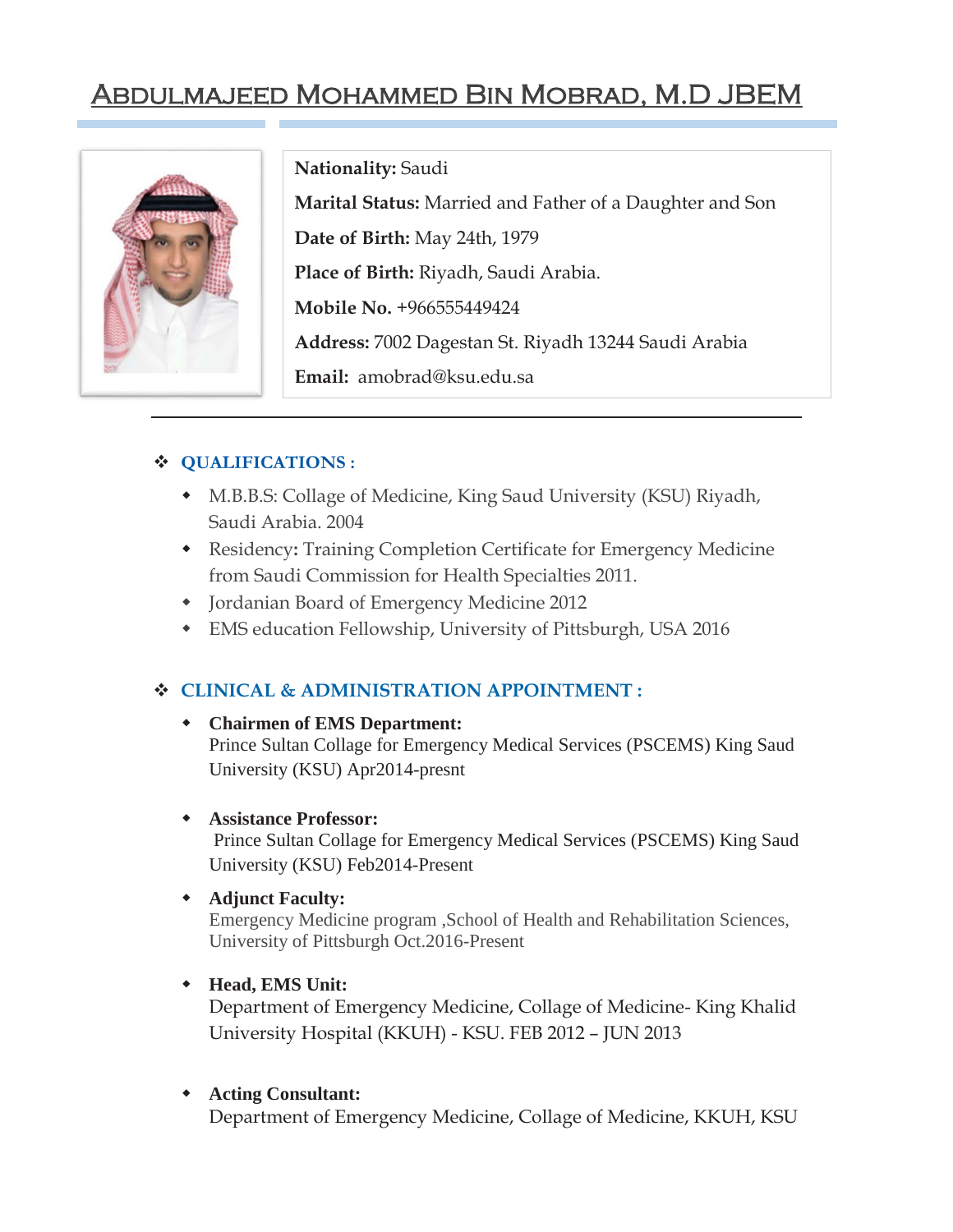## **Chief Residents:**

Department of Emergency Medicine, Collage of Medicine, King Khalid University Hospital, King Saud University. 2009 – 2010

## **Resident:**

Saudi Commission For Health Specialties - EM training Program- 2006- 2011 , Department of Emergency Medicine, Collage of Medicine , King Khalid University Hospital, King Saud university. 2005-2011

# **CONTINUING MEDICAL EDUCATION:**

- BLS Provider & Instructor, ACLS, ATLS, ITLS & APLS
- The 1st ECG Emergency Course (held in King Khalid University Hospital) April 2008
- The 4th& 5th ACS Emergency Course, KSU, April 2007-2008.
- Scientific Assembly American Collage for Emergency Medicine (ACEP) 2010, Las Vegas, USA
- 2nd Saudi Forum form EMS, KSU 2014
- Research Methodology Course KSAHS University 2014
- Advance Wilderness Life Support (AWLS) University of Utah, Jackson WY, USA 2014
- 21st Annual Scientific Assembly of American Academy of Emergency Medicine AAEM, Austin USA 2015
- Scientific Assembly American Collage for Emergency Medicine (ACEP) 2015, Boston, USA
- National Association of EMS physicians (NAEMSP) Medical Director Course San Diego, USA 2016
- Annual meeting of (NAEMSP) San Diego, USA 2016
- EMS Today, JEMS conference Baltimore USA, 2016
- EMS Update, Pennsylvania Regional annual meeting, Seven Springs PA USA, 2016

# **RESEARCH:**

 Using Demographic, Socioeconomic, and Access Factors to Predict Student Attitudes toward Computer-Based Learning Technology in a Saudi Nursing Educational Program, International Journal for Research in Health Sciences and Nursing , Vol 1 ISSUE 2 December 2015